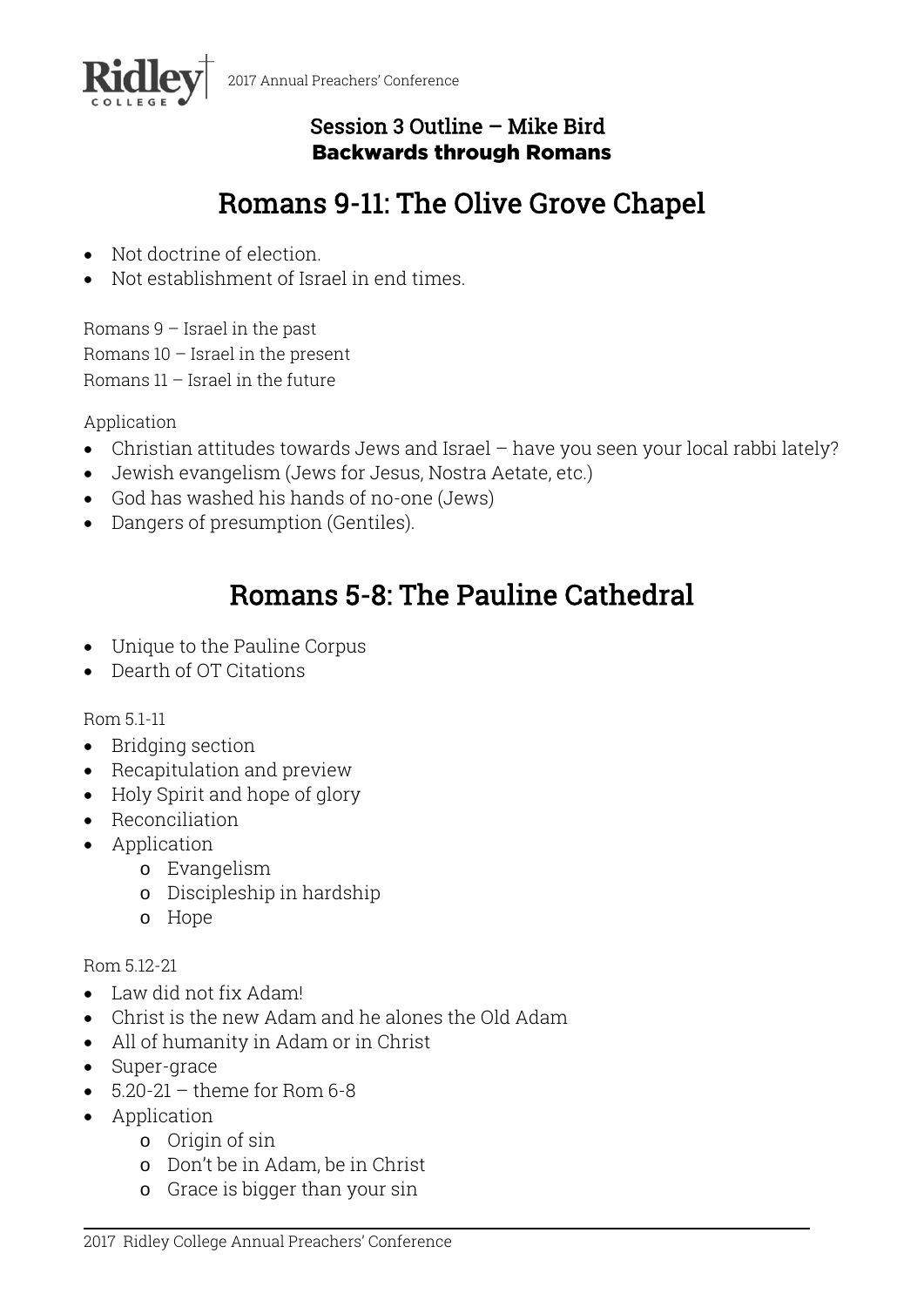### Rom 6.1-23

- $\bullet$  Not in Sin (vv. 1-13)
- Not under Law (vv. 14-23)
- Themes of baptism, union with Christ, transformation, and who you serve.
- Application
	- o Remember you baptism
	- o You are what you serve!
	- o Counting yourself dead to sin.

# Rom 7.1-25

- Freedom from the law via marriage illustration
- $\bullet$  7.5 = 7.7-25 (law)
- $\bullet$  7.6 = 8.1-39 (Spirit)
- $-77-25$ 
	- o Defence of the Law
		- Is the Law sin?  $(7.7)$  & Is the Law death?  $(7.13)$
	- o The law reveals sin, but it does not save you from sin.
	- o The I/Wretched Man is not a Christian (he's a slave to sin, no Spirit)
	- o The 'I' is a composite of Adam, Israel, Paul, God-fearers who with the hindsight of the faith see the struggle they had with the Law.
	- o Application
		- The horrifying view backwards (Campbell)

# Rom 8.1-39

- Rom 8.1-11: Assurance, and Spirit over the Flesh
- Rom 8.12-17: Adoption to sonship
- Rom 8.18-39: God triumphs over suffering
- Application
	- o Spirit and ethics
	- o Adoption
	- o God works all things for greater good
		- Groaning and grieving
		- Hope amidst hurting

# Romans 1-4: The Citadel of the Gospel

Rom 1.1-7: Apostle, gospel, greetings

Rom 1.8-15: Travel plans, apology, and grace gift.

Rom 1.16-17: Proposition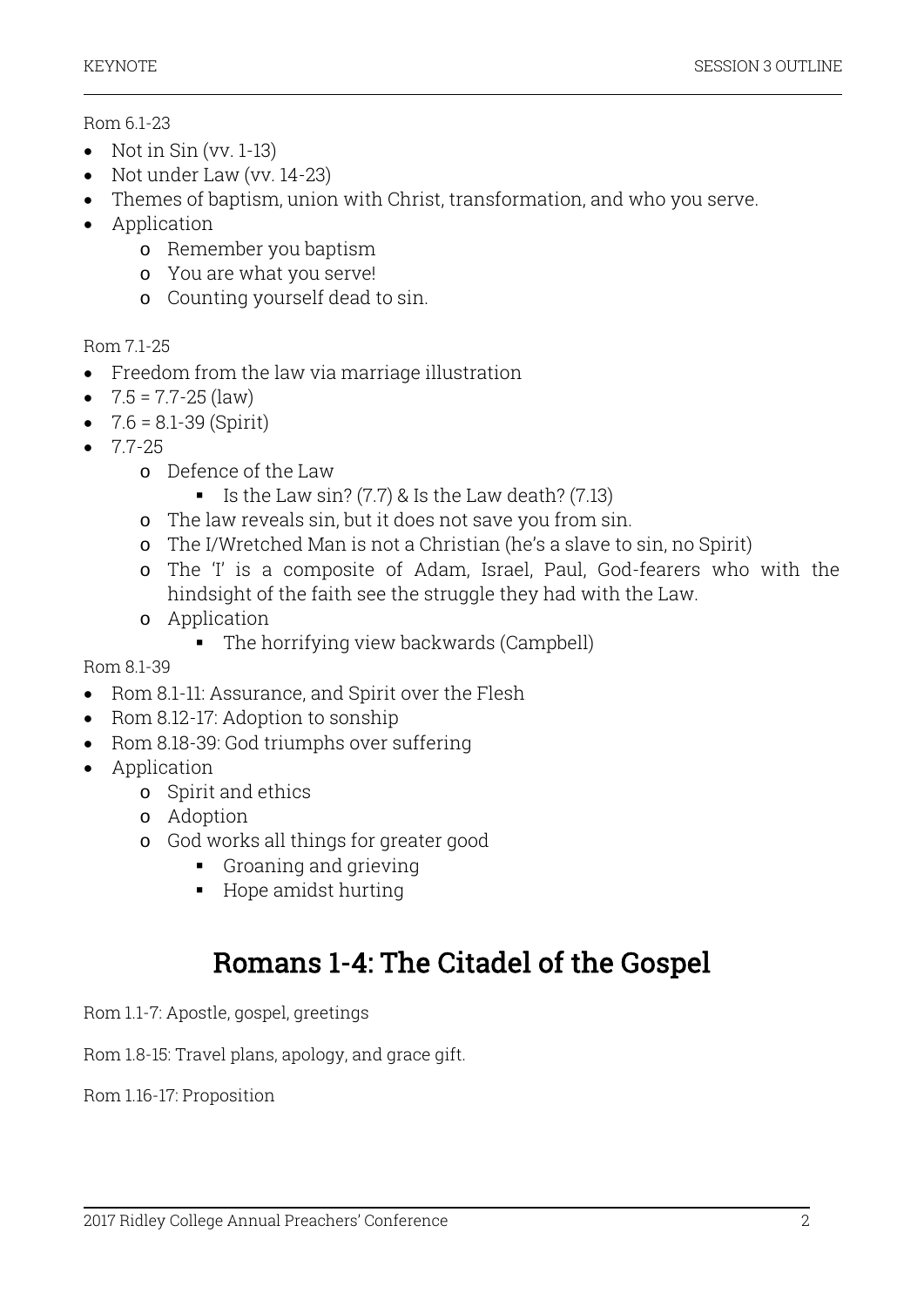### Application

- Paul gospelizes the Romans
- Righteousness of God = comprehensive saving power of the gospel

### Rom 1.18-32

- Stereo-typical denouncement of Gentile idolatry, immorality, and impurity.
- Knowledge of God in nature
- People exchanged/God handed them over
- Homoerotic behaviour in 1.12-27
	- o See William Loader and Preston Sprinkle
	- o Homoerotic acts not part of God's purposes for humanity
	- o Not reason for God's wrath, but an expression of it.
	- o Preach to (1) 16 year old boy with SS desire; (2) 50 year old lady with gay daughter; and (3) LGBTI activist who wanders in.

# Rom 2.1-29

- Presiding in Judgment (2.1-11)
- Performing works (2.13-16)
- Privileged inherited (2.17-24)
- Partaking of circumcision (2.25-29)
- Themes: Jews and Gentiles are condemned
- Application:
	- o Judgementalism
	- o Superiority complex
	- o I'm a little closer to the throne of God because
	- o If you call yourself a Christian.

#### Rom 3.1-20

- Premise: Divine impartiality and divine faithfulness
- Theme: If God doesn't judge Israel, then how can he judge the world
- Jews and Gentiles under sin (3.9)
- $\bullet$  List of sins in 3.10-18
- Conclusion
	- o Law holds world to account
	- o No-one justified by works of the law
	- o Law only brings knowledge of sin, not its solution.
- Application:
	- o Inherited privileges only get you so far.
	- o You suck, I suck, everyone sucks in sins, we are suckiness unto death.